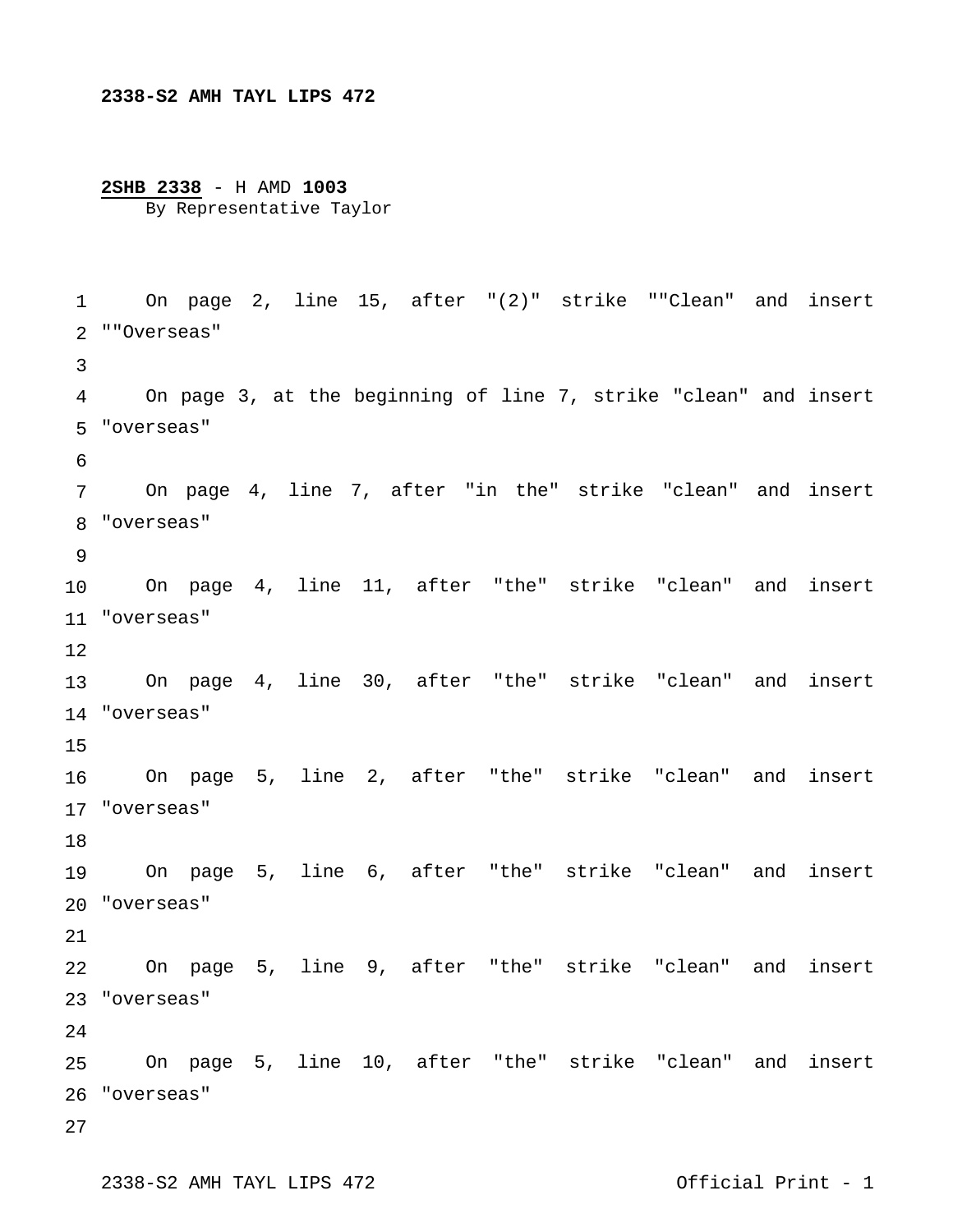On page 5, line 17, after "the" strike "clean" and insert "overseas" On page 5, line 19, after "the" strike "clean" and insert "overseas" On page 5, line 22, after "the" strike "clean" and insert "overseas" On page 5, line 27, after "other" strike "clean" and insert "overseas" On page 5, line 32, after "the" strike "clean" and insert "overseas" "overseas" On page 6, line 7, after "which" strike "clean" and insert "overseas" On page 6, line 8, after "the" strike "clean" and insert "overseas" On page 6, line 13, after "the" strike "clean" and insert "overseas" On page 6, line 15, after "the" strike "clean" and insert "overseas" On page 6, line 22, after "the" strike "clean" and insert "overseas" On page 6, at the beginning of line 5, strike "clean" and insert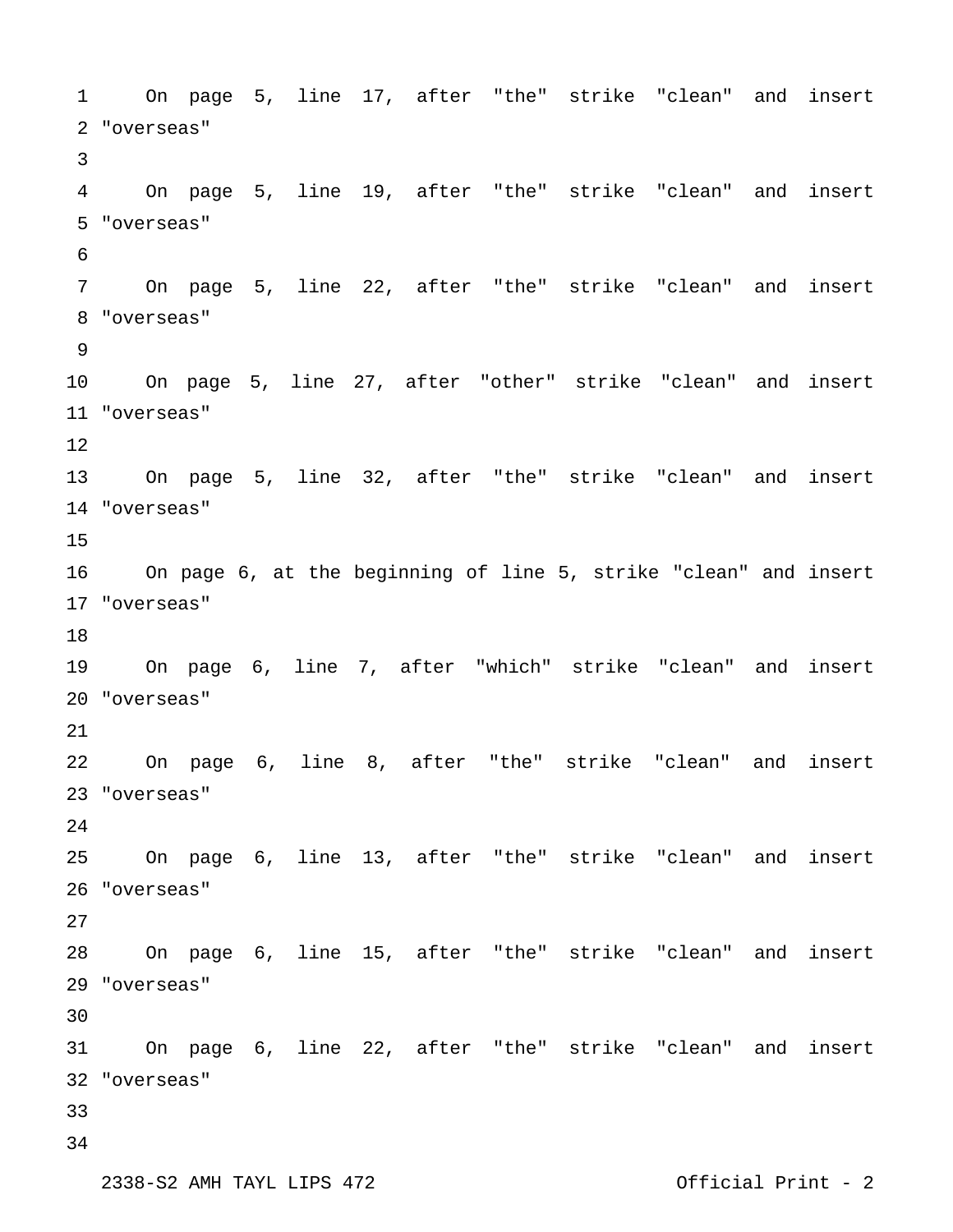2338-S2 AMH TAYL LIPS 472 Official Print - 3 On page 6, line 25, after "the" strike "clean" and insert "overseas" On page 6, line 27, after "the" strike "clean" and insert "overseas" On page 6, line 30, after "the" strike "clean" and insert "overseas" clean" and insert "the overseas" "overseas" "overseas" On page 7, line 14, after "the" strike "clean" and insert "overseas" On page 7, line 16, after "years of" strike "clean" and insert "overseas" On page 7, line 23, after "the" strike "clean" and insert "overseas" insert "overseas" insert "overseas" On page 6, line 32, at the beginning of line 32, strike "the On page 7, line 4, after "of" strike "clean" and insert "overseas" On page 7, line 7, after "the" strike "clean" and insert On page 7, line 9, after "of the" strike "clean" and insert On page 7, line 25, after "requirements of the" strike "clean" and On page 7, line 26, after "impact of the" strike "clean" and